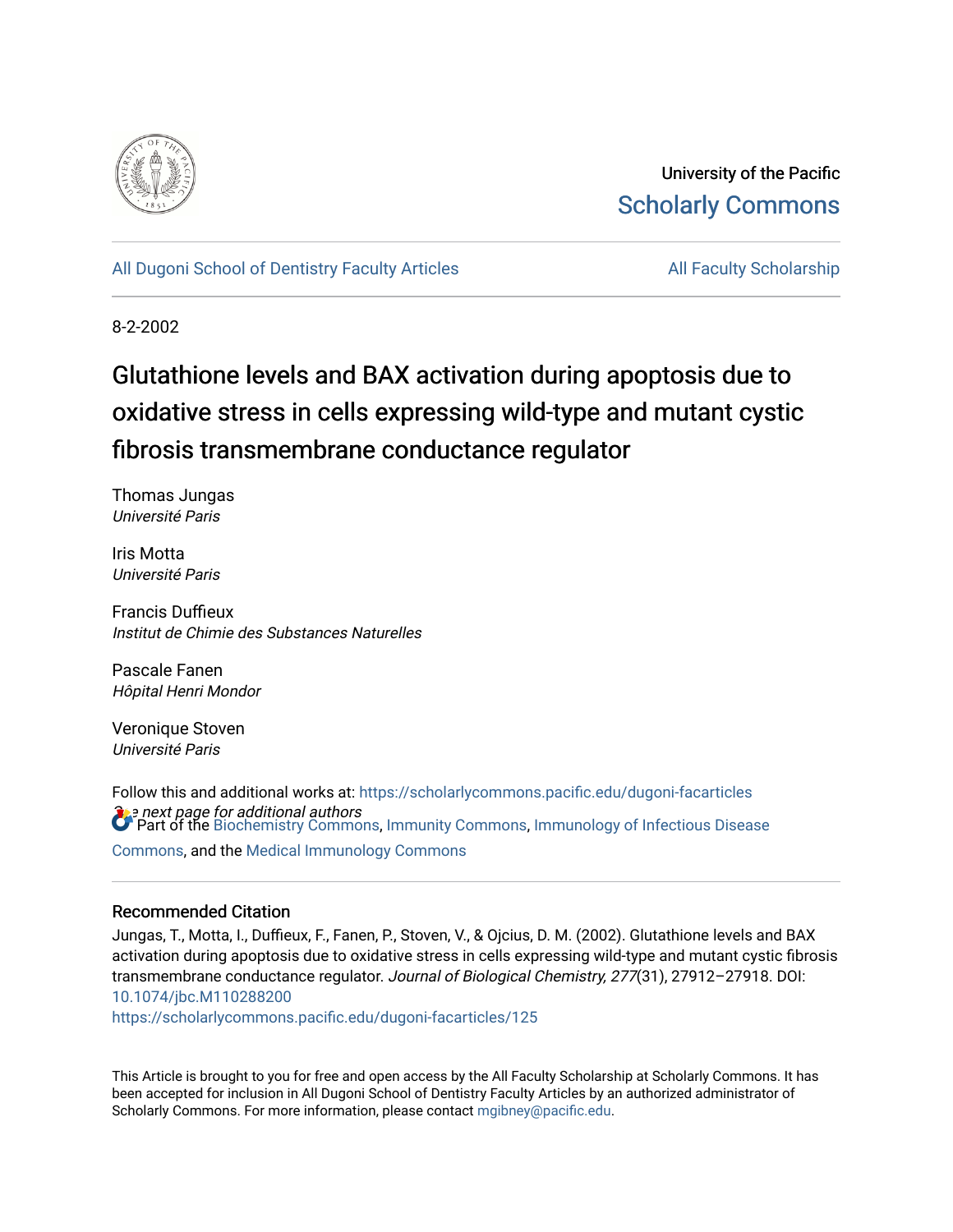# Authors

Thomas Jungas, Iris Motta, Francis Duffieux, Pascale Fanen, Veronique Stoven, and David M. Ojcius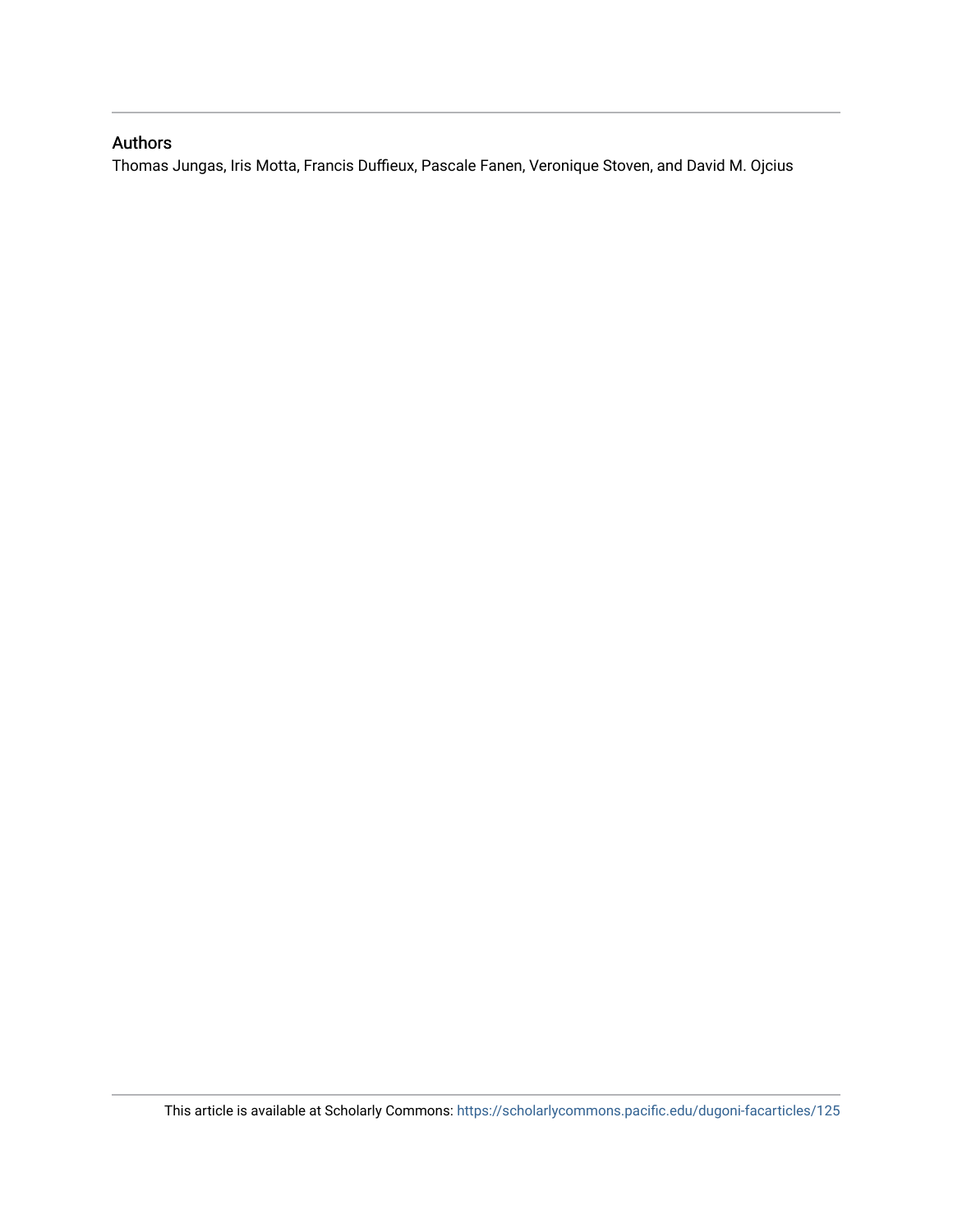# **Glutathione Levels and BAX Activation during Apoptosis Due to Oxidative Stress in Cells Expressing Wild-type and Mutant Cystic Fibrosis Transmembrane Conductance Regulator\***

Received for publication, October 25, 2001, and in revised form, May 7, 2002 Published, JBC Papers in Press, May 22, 2002, DOI 10.1074/jbc.M110288200

### **Thomas Jungas‡§, Iris Motta‡, Francis Duffieux¶, Pascale Fanen\*\*, Ve´ronique Stoven‡‡§§, and David M. Ojcius‡¶¶**

*From the* ‡*Unite´ de Biologie Mole´culaire du Ge`ne, INSERM U277, Universite´ Paris 7, the* ‡‡*Laboratoire de RMN des Biomole´cules, Institut Pasteur, 75724 Paris cedex 15, the* ¶*Institut de Chimie des Substances Naturelles, UPR 2301, 91198 Gif-sur-Yvette, and* \*\**INSERM U.468, Hoˆpital Henri Mondor, 94010 Cre´teil, France*

**Cystic fibrosis is characterized by chronic inflammation and an imbalance in the concentrations of alveolar and lung oxidants and antioxidants, which result in cell damage. Modifications in lung glutathione concentrations are recognized as a salient feature of inflammatory lung diseases such as cystic fibrosis, and glutathione plays a major role in protection against oxidative stress and is important in modulation of apoptosis. The cystic fibrosis transmembrane conductance regulator (CFTR) is permeable to Cl, larger organic ions, and reduced** and oxidized forms of glutathione, and the **AF508 CFTR mutation found in cystic fibrosis patients has been correlated with impaired glutathione transport in cystic fibrosis airway epithelia. Because intracellular glutathione protects against oxidative stress-induced apoptosis, we studied the susceptibility of epithelial cells (HeLa and IB3–1) expressing normal and mutant CFTR to apo**ptosis triggered by  $H_2O_2$ . We find that cells with normal **CFTR are more sensitive to oxidative stress-induced apoptosis than cells expressing defective CFTR. In addition, sensitivity to apoptosis could be correlated with glutathione levels, because depletion of intracellular glutathione results in higher levels of apoptosis, and glutathione levels decreased faster in cells expressing normal CFTR than in cells with defective CFTR during** incubation with  $H_2O_2$ . The pro-apoptotic BCL-2 family **member, BAX, is also activated faster in cells expressing normal CFTR than in those with mutant CFTR under these conditions, and artificial glutathione depletion increases the extent of BAX activation. These results suggest that glutathione-dependent BAX activation in cells with normal CFTR represents an early step in oxidative stress-induced apoptosis of these cells.**

The cystic fibrosis transmembrane conductance regulator  $(CFTR)^1$  forms an ion channel that is permeable to  $Cl^-$  and other large organic anions (1–3). Mutations in the gene encoding CFTR are responsible for cystic fibrosis, whose pathology was thought to be due primarily to a decrease in  $Cl^-$  permeability through the CFTR (4). However, it is not clear how a change in  $Cl^-$  permeability could account for the large variety of symptoms observed during cystic fibrosis. The pathology associated with cystic fibrosis is maintained by repeated lung infections, mainly by *Pseudomonas aeruginosa*, which provokes inflammatory responses that lead to lung fibrosis and respiratory failure (5, 6). Pulmonary injury is related to the production of oxidants in the inflammatory environment that lead to necrosis of lung epithelial cells (3, 5), and infected epithelial cells expressing mutant CFTR are less sensitive to apoptosis than cells expressing normal CFTR (7). However, even in the absence of infection, inflammation is manifest in young children, and inflammatory mediators are maintained constitutively at high levels in cystic fibrosis patients (8–10). Because cells undergoing necrosis release debris that initiate inflammatory responses, it is thus likely that cells expressing mutant CFTR are also more resistant to apoptosis than normal cells in the absence of infection. Consistent with this view, large DNA fragments, typical of necrotic cells, are released in cystic fibrosis epithelia, thus increasing the viscosity of the mucus, and inhaled DNase I improves the respiratory condition of cystic fibrosis patients (11–15). In apoptotic cells, DNA is fragmented into small fragments and packaged into apoptotic bodies that are phagocytosed by neighboring cells, in a way that minimizes an inflammatory response.

Recently it was shown that both the anionic tripeptide glutathione  $(\gamma$ -glutamyl-cysteinyl-glycine, GSH) as well as the oxidized glutathione can permeate through the plasma membrane from the cytosol to the extracellular space via a CFTRdependent mechanism (1, 16, 17) thus establishing a possible link between CFTR and antioxidant defenses of the lung. Glutathione is considered to be the most important water-soluble antioxidant within cells. It keeps other antioxidants such as  $\beta$ -carotenes, tocopherols, and ascorbate in their reduced form, and it functions in the reduction of hydrogen peroxide in reactions catalyzed by glutathione peroxidases (18). Glutathione is also an important antioxidant in the lung (19, 20), and the GSH

<sup>\*</sup> This work was supported in part by the Institut Pasteur, INSERM, CNRS, and Université Paris 7. The costs of publication of this article were defrayed in part by the payment of page charges. This article must therefore be hereby marked "*advertisement*" in accordance with 18 U.S.C. Section 1734 solely to indicate this fact.

<sup>§</sup> Supported by the Association ABCF Protéines.

Supported by the Association Vaincre la Mucoviscidose.

<sup>§§</sup> To whom correspondence may be addressed: Institut Pasteur, Laboratoire de Resonance Magnétique Nucléaire des Biomolécules, 25 rue du Dr. Roux, 75724 Paris cedex 15, France. Tel.: 31-1-45-68-88-72; Fax: 33-1-45-68-88-85; E-mail: vstoven@pasteur.fr.

<sup>¶¶</sup> To whom correspondence may be addressed: Institut Pasteur, Biologie Moleculaire du Gène, 25 rue du Dr. Roux, 75724 Paris cedex 15, France. Tel.: 33-1-40-61-3634; Fax: 33-1-45-68-8548; E-mail: ojcius@ pasteur.fr.

<sup>&</sup>lt;sup>1</sup> The abbreviations used are: CFTR, cystic fibrosis transmembrane conductance regulator; BSO, DL-buthionine sulfoximine; GSH, glutathione; GSHee, glutathione ethyl ester; FCS, fetal calf serum; FACS, fluorescence-activated cell sorting; GFP, green fluorescent protein; PBS, phosphate-buffered saline; BSA, bovine serum albumin; PE, phycoerythrin; TUNEL, terminal deoxynucleotidyl transferase-mediated dUTP nick end labeling.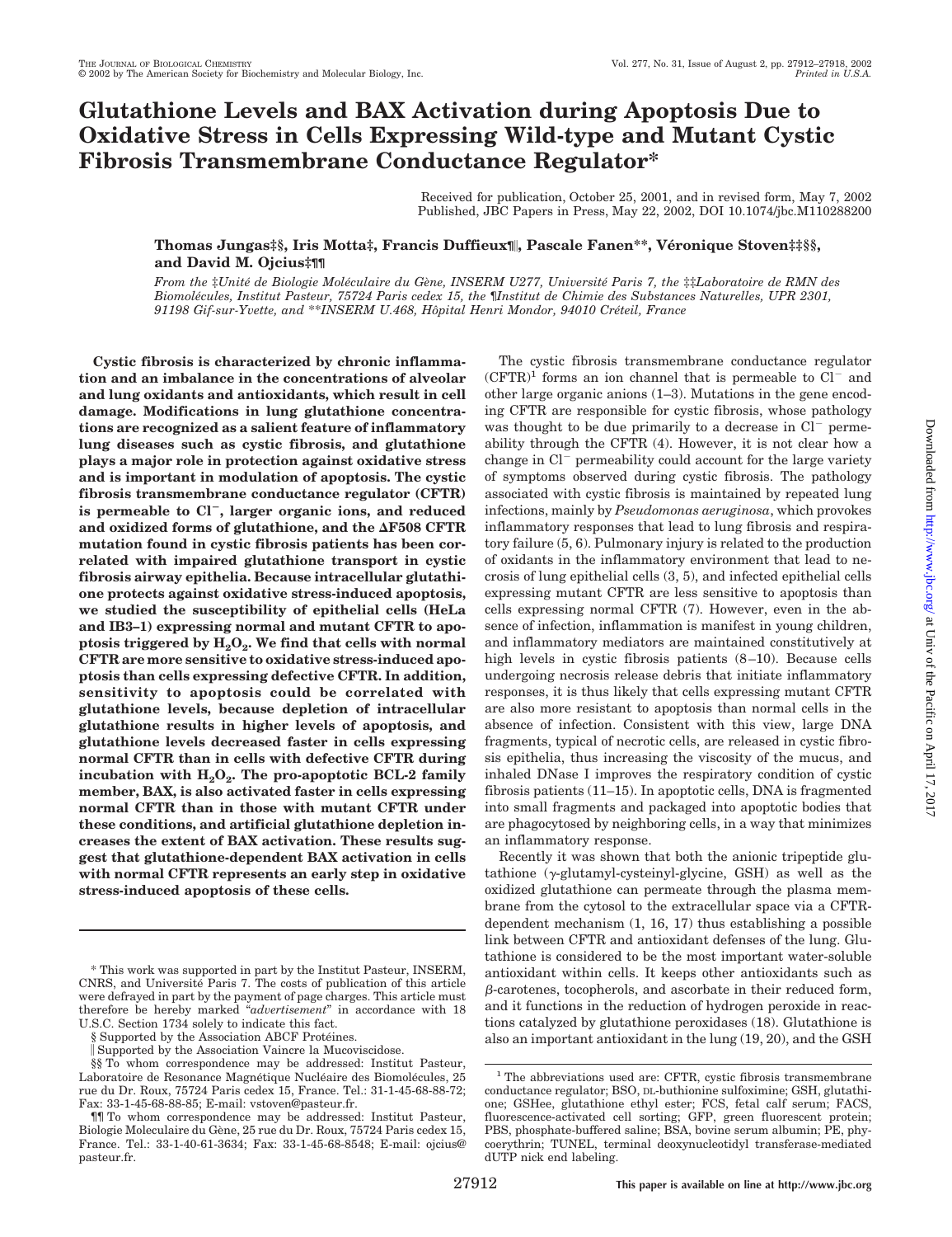concentration is greatly reduced in airway surface fluid of cystic fibrosis patients (21). These defects can be attributed directly to missing or defective CFTR channels, because the glutathione concentration in the lung epithelial lining fluid of CFTR-deficient mice is decreased by half, compared with that in wild-type mice (22). The oxidative stress that results from chronic inflammation in the lungs of cystic fibrosis patients could thus be exacerbated by the decrease in GSH levels.

Because glutathione effluxes through the CFTR directly (1, 16) or indirectly (17), and depletion of cytosolic glutathione contributes to apoptosis of lung epithelia and other tissues (23, 24), it has been proposed that the decreased ability of cells expressing mutant CFTR to secrete glutathione may result in their decreased ability to undergo apoptosis (3). Consistent with this possibility, glutathione is actively extruded during apoptosis of cells treated with reactive oxygen species (25).

To address directly the link between glutathione transport by CFTR and apoptosis, we have measured apoptosis of epithelial cells expressing mutant and normal CFTR after exposure to hydrogen peroxide. We have also measured the concentration of glutathione in the same cells as a function of time during oxidative stress and have studied the effects of glutathione depletion on apoptosis of the cells. Finally, because metabolic or oxidative stress activates or induces expression of the proapoptotic BCL-2 family member BAX (26–29), we also studied activation of BAX in the different cells exposed to hydrogen peroxide and the effect of glutathione depletion on BAX activation. Our results support the view that cells expressing normal CFTR are more sensitive to oxidative stress-induced apoptosis than cells expressing mutant CFTR because of enhanced glutathione depletion in the normal cells. In addition, we propose that glutathione depletion results in BAX activation, which is responsible for the subsequent apoptosis of normal cells.

#### EXPERIMENTAL PROCEDURES

*Cells and Materials—*HeLa cells were from the American Type Culture Collection (Manassas, VA). HeLa cells stably transfected with the plasmid alone (pTracer), the wild-type CFTR construct (pTCFwt), the CFTR  $\Delta$ F508 mutation (pTCF $\Delta$ F508), and the CFTR G551D mutation (pTCFG551D) were prepared as previously described (30). The cells were cultured in Dulbecco's modified Eagle's medium, supplemented with 10% FCS, 2 mM glutamine, 100  $\mu$ g/ml streptomycin, 100 units/ml penicillin and 250  $\mu$ g/ml Zeocin (all reagents were from Invitrogen) in an incubator at 37 °C and 5%  $CO<sub>2</sub>$ . The starting cell lines were regularly maintained in Plasmocin (Invitrogen).

IB3–1 CF airway epithelial cells (31) were grown in airway epithelial cell growth medium KIT from PromoCell (Heidelberg, Germany) containing the Supplement Pack without epinephrine-250 and RA-50 and supplemented with  $10\%$  FCS,  $100 \mu\text{g/ml}$  streptomycin, and  $100 \text{ units/ml}$ penicillin.

*Measurement of Apoptosis—*HeLa cells at 70% confluency were incubated with  $H_2O_2$  at the indicated concentrations for different times by diluting the  $H_2O_2$  directly into the cell culture medium. Both adherent cells and cells in supernatant were collected, washed, and prepared for cytofluorimetry. Annexin V-PE (BD PharMingen) was used to identify apoptotic cells, following the manufacturer's instructions (32). The cells were washed and transferred into  $12 - \times 75$ -mm Falcon 2052 FACS tubes (Becton Dickinson, San Jose, CA), and data from 10,000 HeLa cells were collected on a FACScan flow cytometer (Becton Dickinson) with an argon laser tuned to 488 nm. Cell death was quantified using CellQuest software.

*Transient Lipofection of IB3–1 CF Cells—*Cells were plated at a density of  $2.5 \times 10^5$  cells in 60-mm Petri dishes 24 h before transfection with the pTracer plasmid, the wild-type CFTR construct (pTCFwt), or pTCF $\Delta$ F508 using the LipofectAMINE Plus reagent from Invitrogen (San Diego, CA), following the manufacturer's instructions. Cells in each Petri dish were transfected with 500  $\mu$ l of cell culture medium, 2  $\mu$ g of plasmid DNA, 8  $\mu$ l of Plus reagent, and 15  $\mu$ l of LipofectAMINE without FCS or antibiotics. After transfecting the cells for 4 h at 37 °C, 2 ml of cell culture medium containing  $20\%$  FCS, 100  $\mu$ g/ml streptomycin, and 100 units/ml penicillin was added to each dish. Transfection of IB3–1 CF cells under these conditions yielded 40–55% positively transfected cells, as determined by cytofluorimetry measurement of the green fluorescent protein (GFP) fluorescence. Twenty-four hours after transfection cells were incubated with the indicated concentrations of  $H_2O_2$  for an additional 24 h. Apoptosis was measured by cytofluorimetry using annexin V-PE, as above, but gating only on GFP-positive cells.

*Measurement of Intracellular Glutathione—*A quantitative determination of the total intracellular glutathione was performed as described by Tietze (33). Confluent HeLa cell monolayers in six-well plates were collected in 0.5 ml of PBS, 1 mM EDTA. Glutathione extraction was performed by treating the cell suspension with 0.2 equivalent volume of a 5% sulfosalicylic acid solution on ice for 15 min and assaying the supernatant reactions after centrifugation at 12,000 rpm in an Eppendorf 5415C centrifuge (stored at 4 °C until use). After glutathione extraction, the protein concentration was determined by the Bradford assay (Bio-Rad protein assay).

Samples were diluted 10-fold in a 100 mM sodium phosphate, 1 mM EDTA buffer solution at pH 7.5, and 50  $\mu$ l per well were transferred to a 96-well microplate. The following freshly prepared reagents were then mixed at room temperature: 2.8 ml of 1 mm 5,5'-dithiobis-2-nitrobenzoic acid (DTNB), 3.75 ml of 1 mM NADPH, 5.85 ml of 100 mM sodium phosphate, 1 mM EDTA buffer, and 20 units of glutathione reductase (reaction mixture). A range of reduced glutathione concentrations was prepared on the same day in 100 mM sodium phosphate, 1 mM EDTA, pH 7.5, with 0.02 equivalent volumes of 5% sulfosalicylic acid, and was used for calibration by transferring 50  $\mu$ l per well to a 96-well microplate. One hundred microliters of reaction mixture was immediately added to each well containing sample or standard, and the microplate was placed on the microtiter plate reader using a 420-nm filter. The samples were mixed for 5 s, and absorbance was read for 5 min. Samples were compared with the calibration curve to determine the glutathione concentration in each well.

*Depletion of Intracellular Glutathione—*DL-Buthionine sulfoximine (BSO) and glutathione ethyl ester (GSHee) were from Sigma Chemical Co. For depletion of intracellular glutathione, an HeLa cell monolayer at 50% confluence was pretreated with 200  $\mu$ M BSO for 24 h before incubating with  $H_2O_2$  in the presence of the same concentration of BSO (34). For reversal of glutathione depletion, the cells were treated with  $200 \mu M$  BSO and 3 mM GSHee for 24 h, changing the medium every 12 h, and then with  $H_2O_2$  in the presence of the same concentrations of BSO and GSHee (34).

*Quantification of BAX Activation by Cytofluorimetry—*A monolayer of HeLa cells confluent at 70% was plated in six-well plates and incubated for the indicated times with  $H_2O_2$  in culture medium. The cells were then collected with PBS, 1 mM EDTA, and washed twice with PBS by centrifugation. The pellet was resuspended in 50  $\mu$ l of 2  $\mu$ g/ml BAX rabbit polyclonal IgG (BAX N-20, Santa Cruz Biotechnology, Santa Cruz, CA) in PBS, 1% BSA, 0.05% saponin for 30 min, then washed with PBS and resuspended in 50  $\mu$ l of PE-conjugated anti-rabbit polyclonal IgG (1:200 dilution; from Molecular Probes, Eugene, OR) in PBS, 1% BSA, 0.05% saponin for 20 min. Samples were washed and suspended in PBS, transferred into 12- $\times$  75-mm Falcon 2052 FACS tubes, and analyzed on the FACScan flow cytometer and CellQuest software, as above.

*Visualization of BAX Activation by Confocal Microscopy—*HeLa cells were cultured on microscope slides in six-well plates. After treatment with 90  $\mu$ M H<sub>2</sub>O<sub>2</sub> for 8 h, the supernatant was removed and cells were fixed with 4% paraformaldehyde (35). Fixation was stopped by adding the same volume of 50 mm  $NH<sub>4</sub>Cl$  in PBS for 20 min. Slides were washed in PBS and incubated with  $2 \mu g/ml$  BAX rabbit polyclonal IgG in PBS, 1% BSA, 0.05% saponin for 45 min, then washed with PBS and incubated with 10  $\mu$ g/ml of fluorescein isothiocyanate-labeled antirabbit polyclonal IgG (Immunotech) in PBS, 0.05% saponin for 15 min. A monoclonal antibody against mitochondrial hsp70 (Affinity Bioreagents, Golden, CO) was used at a dilution of 1:100, followed by a Cy3-conjugated second antibody at a 1:100 dilution. The microscope slides were rinsed in PBS, air-dried, and mounted with Dako mounting medium. Samples were examined with a Leica confocal microscope (Institut Jacques Monod, Paris), and images were analyzed with Adobe Photoshop software.

#### RESULTS

*Sensitivity to Oxidative Stress-induced Apoptosis of HeLa Epithelial Cells Expressing Mutant and Normal CFTR—*The CFTR contains several functional domains, including hydrophobic regions thought to interact with membranes, a regula-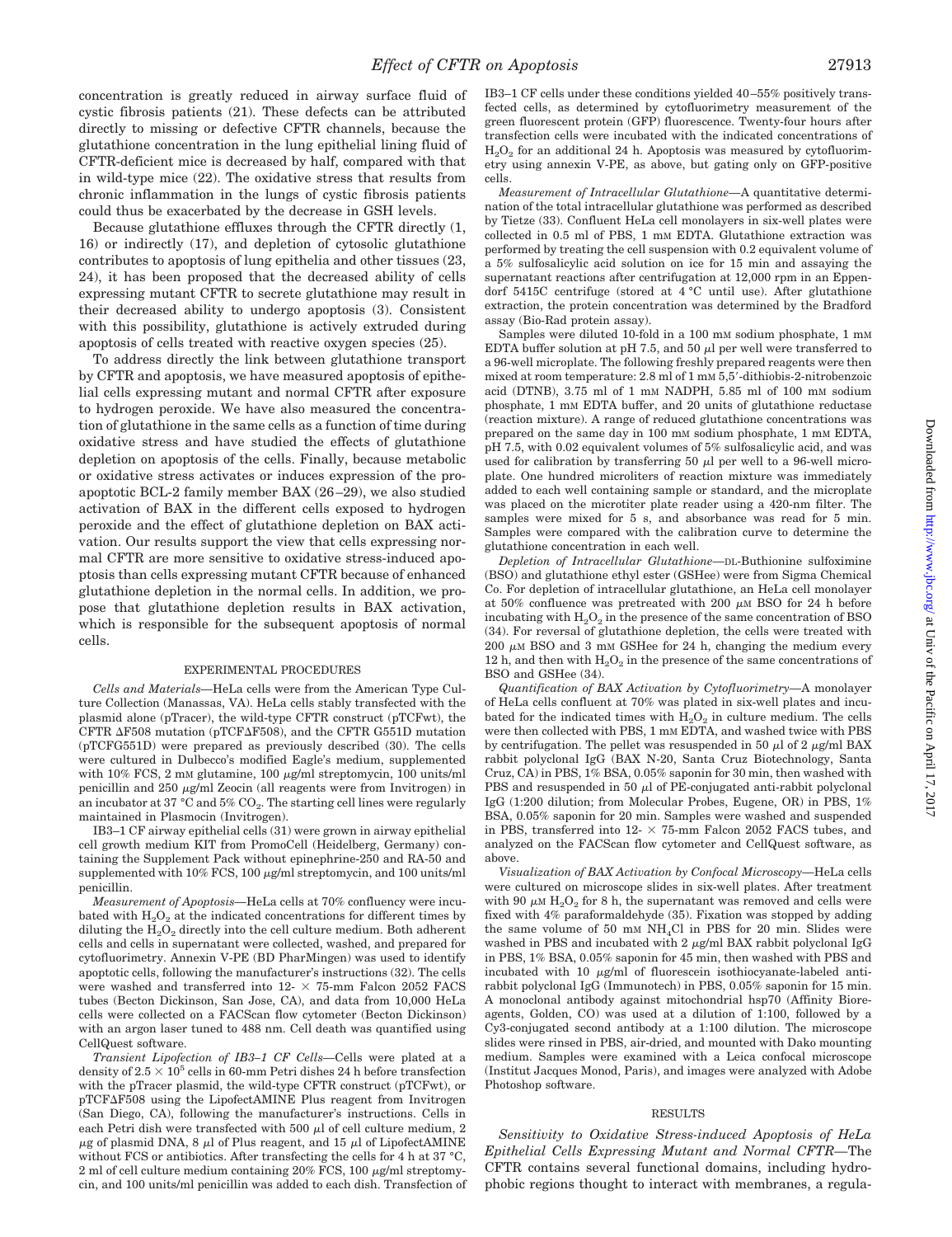



FIG. 1. **Apoptosis of HeLa epithelial cells expressing wild-type** or mutated CFTR after treatment with  $H_2O_2$ . *A*, cells transfected with plasmid alone (*pTracer*), the wild-type CFTR construct (*wt*) or the CFTR  $\Delta$ F508 construct were plated at 70% confluence and cultured in an incubator at 37  $^{\circ}$ C and 5% CO<sub>2</sub> for 8 or 24 h. *B*, the same cells were treated with 90  $\mu$ M  $H_2O_2$  in the incubator, and apoptosis was measured 8 or 24 h later, as indicated. \*,  $p < 0.01$ ; \*\*,  $p < 0.1$ , for pTCFwt compared with pTracer at 8 h, or pTCFwt compared with pTracer or  $\mathrm{pTCF}\Delta\mathrm{F508}$  at 24 h.  $C$ , the same cells were incubated with 900  $\mu$ m  $\mathrm{H_{2}O_{2}}$ in the incubator, and apoptosis was measured 8 or 24 h later. \*, *p* 0.01, for pTCFwt compared with pTracer at 8 h, or pTCFwt compared with pTracer or pTCF $\Delta$ F508 at 24 h. Apoptosis was measured by cytofluorimetry with annexin V-PE staining, as described under "Experimental Procedures." The experiments were performed on at least two separate days, and the values represent the mean and S.D. of separate measurements.

tory region with several protein kinase substrate sites, and two ATP-binding domains. The most common CFTR mutation associated with cystic fibrosis leads to omission of a phenylalanine residue (Phe-508) in a nucleotide binding region (36). We therefore studied apoptosis induced by  $H_2O_2$  in epithelial (HeLa) cell lines stably transfected with the plasmid (pTracer), the wild-type CFTR construct (pTCFwt), and the CFTR  $\Delta$ F508 mutation ( $pTCF\Delta F508$ ).

All cell lines showed a similar level of apoptosis after a 24-h incubation in cell culture medium, but there was a significant increase in apoptosis after treatment with 90 or 900  $\mu$ M H<sub>2</sub>O<sub>2</sub> for 24 h (Fig. 1). Little enhancement of apoptosis due to 90  $\mu$ M  $H<sub>2</sub>O<sub>2</sub>$  was observed after 8 h, but wild-type cells displayed higher levels of  $\rm H_2O_2$ -induced apoptosis than pTracer or  $\Delta \rm F508$ after treatment with 90  $\mu$ M H<sub>2</sub>O<sub>2</sub> for 24 h. The same tendency, although at higher levels, was observed when the different cell lines were exposed to 900  $\mu$ M H<sub>2</sub>O<sub>2</sub> for 8 h or 24 h (Fig. 1). Thus, HeLa cells expressing normal CFTR are more sensitive to

wild-type or mutated CFTR after treatment with  $H_2O_2$ . *A*, cells transfected transiently with plasmid alone (*pTracer*), the wild-type CFTR construct  $(wt)$ , or the CFTR  $\Delta$ F508 construct were incubated with  $90~\mu{\rm M}$   ${\rm H_2O_2},$  and apoptosis was measured 24 h later. \*,  $p$   $<$  0.001; \*  $p < 0.01$ , for pTCFwt compared with pTCF $\Delta$ F508 or pTracer. *B*, the same cells were incubated with 300  $\mu$ M H<sub>2</sub>O<sub>2</sub>, and apoptosis was measured 24 h later. \*,  $p < 0.01$ ; \*\*,  $p < 0.02$ , for pTCFwt compared with pTCFAF508 or pTracer. There was not a significant difference between pTCF $\Delta$ F508 and pTracer. Apoptosis was measured by cytofluorimetry, as described under "Experimental Procedures." The experiment was performed on three separate days, and the values represent the mean and S.D. from the three experiments. For each experiment, the highest value of apoptosis (for pTCFwt) was defined as 100 (15% apoptosis for *A*, and 41% for *B*), and the other values were normalized with respect to the value for pTCFwt.

oxidative stress-induced apoptosis than either cells expressing plasmid alone or cells expressing the  $\Delta$ F508 mutation.

*Sensitivity to Oxidative Stress-induced Apoptosis of Airway Epithelial Cells Expressing Mutant and Normal CFTR—*Sensitivity to  $H_2O_2$ -induced apoptosis was also measured in a human airway epithelial cells from a cystic fibrosis patient (IB3–1) (31) that were transiently transfected with pTracer, pTCFwt, or pTCF $\Delta$ F508. This CF bronchial epithelial cell line was incubated with 90 or 300  $\mu$ M H<sub>2</sub>O<sub>2</sub>, and apoptosis was measured by cytofluorimetry using annexin V-PE staining, as above for HeLa cells. Because the transfected cells also expressed GFP, apoptosis was measured only for the GFP-positive cells. After treatment with 90  $\mu$ M H<sub>2</sub>O<sub>2</sub>, IB3–1 cells expressing normal CFTR were significantly more sensitive to apoptosis than cells expressing mutant CFTR (Fig. 2). There was also a higher sensitivity of the CFTR-expressing cells to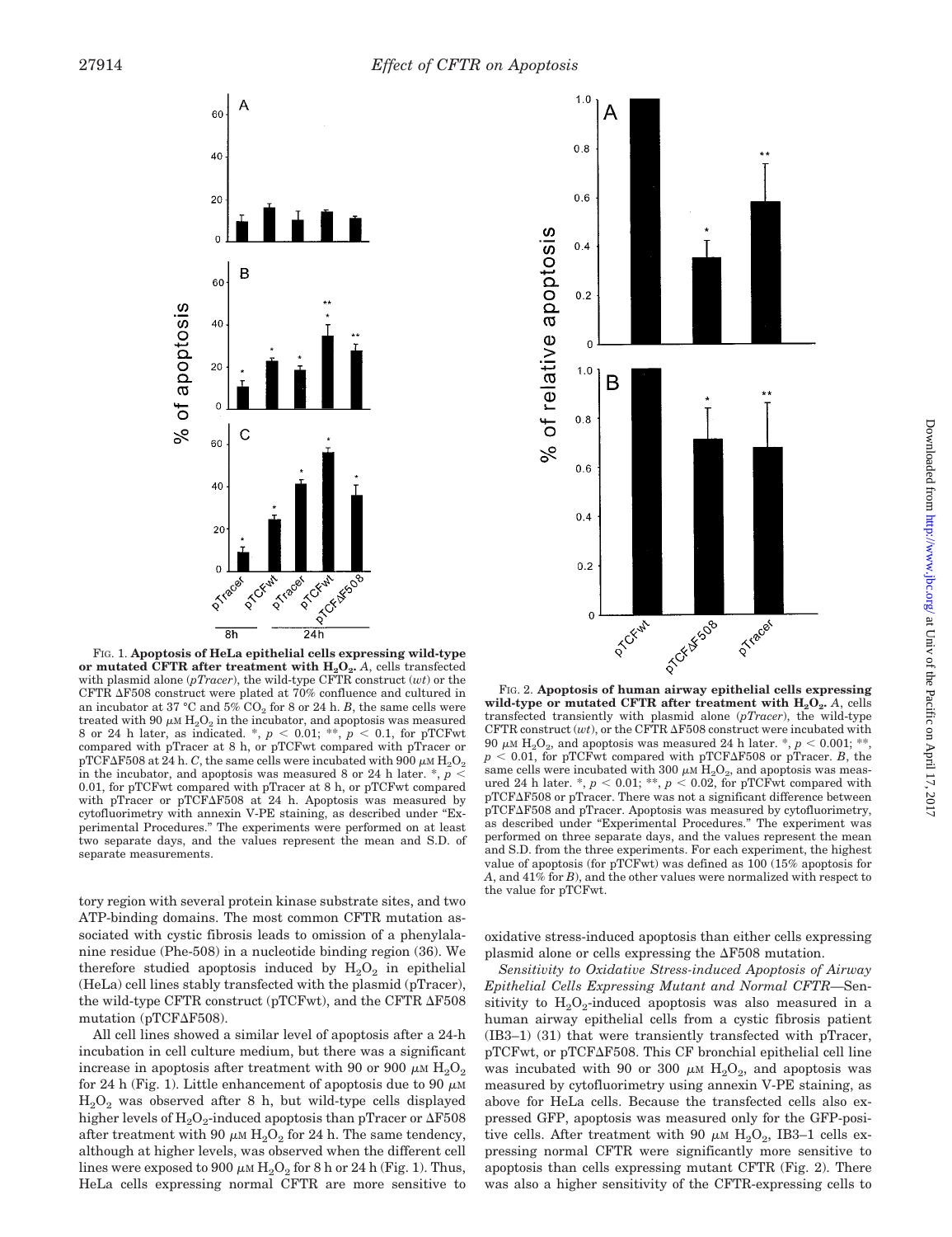

FIG. 3. **Concentration of intracellular glutathione in cells without CFTR or cells expressing wild-type CFTR after incubation with**  $H_2O_2$  **or BSO.** The intracellular glutathione concentration in HeLa cells expressing wild-type CFTR (*black bars*) or no CFTR (*white bars*) was measured as a function of time, after addition of 90  $\mu$ M H<sub>2</sub>O<sub>2</sub>. As a control for intracellular glutathione depletion, the cells were also preincubated with BSO for 24 h in the absence of  $H_2O_2$ .  $^*, p < 0.02;$  $p < 0.05$ , for pTCFwt compared with pTracer; the values at the other time points are not significantly different. The glutathione concentration was measured as described under "Experimental Procedures." The experiment was performed on three separate days, and one representative experiment out of three is shown. The values represent the mean and S.D. of two separate measurements.

apoptosis induced by 300  $\mu$ M H<sub>2</sub>O<sub>2</sub>, but the difference between wild-type and mutant CFTR became smaller.

*Effect of Glutathione Levels on Oxidative Stress-induced Apoptosis in Cells Expressing Mutant and Normal CFTR—*Glutathione protects cells against oxidative damage and other types of toxicity that could lead to apoptosis  $(18)$ . Moreover,  $H_2O_2$ induces apoptosis in many cell types, including epithelial cells, and  $H_2O_2$ -mediated apoptosis is inhibited by intracellular glutathione (37–42). To evaluate whether glutathione levels could correlate with sensitivity to  $H_2O_2$ -induced apoptosis in our cells, the relative glutathione concentration was measured for the HeLa cell lines transfected with plasmid (pTracer) or expressing wild-type CFTR. The basal glutathione concentration was reproducibly lower in cells expressing normal CFTR than vector alone, and glutathione levels decreased faster in wildtype than control cells after treatment with 90  $\mu$ M H<sub>2</sub>O<sub>2</sub> (Fig. 3), suggesting that wild-type cells lose intracellular glutathione due to CFTR-dependent transport during oxidative stress.

Glutathione is synthesized by  $\gamma$ -glutamylcysteine synthetase and glutathione synthetase. Buthionine sulfoximine (BSO) is an irreversible inhibitor of  $\gamma$ -glutamylcysteine synthetase and is often used to inhibit glutathione synthesis (18). A large decrease in the intracellular concentration of glutathione was observed after treatment of HeLa cells with BSO, in the absence of  $H_2O_2$  (Fig. 3). Because the glutathione depletion by BSO was equally effective in cells expressing wild-type CFTR and no CFTR, the effect of BSO was then tested on the sensitivity to  $H_2O_2$ -induced apoptosis of wild-type cells. BSO treatment by itself had no effect on the level of spontaneous apoptosis, but it increased dramatically the extent of apoptosis after incubation with  $H_2O_2$  (Fig. 4). In addition, the effect was reversible, because it could be counteracted by the presence of GSHee, which prevents BSO-dependent glutathione depletion. Cells expressing wild-type CFTR are, therefore, more sensitive to  $H_2O_2$ -induced apoptosis at least in part due to the lower intracellular glutathione concentration in wild-type cells. Like-



FIG. 4. **Effect of intracellular glutathione concentration on apoptosis of epithelial cells.** HeLa cells expressing wild-type CFTR were incubated with BSO alone; 90  $\mu$ M H<sub>2</sub>O<sub>2</sub> alone; BSO and 90  $\mu$ M  $H<sub>2</sub>O<sub>2</sub>$ ; or BSO, GSHee, and 90  $\mu$ M  $H<sub>2</sub>O<sub>2</sub>$ . BSO by itself had no effect on the level of apoptosis but enhanced the level of apoptosis of cells treated with  $H_2O_2$  for 24 h; the effect of BSO could be reversed by GSHee. *p* < 0.01 for all points. Apoptosis was measured by cytofluorimetry, as described under "Experimental Procedures." The experiment was performed on two separate days, and the values represent the mean and S.D. of three separate measurements.

wise, the sensitivity to apoptosis could be exacerbated through artificial depletion of intracellular glutathione.

*BAX Activation in Cells Expressing Mutant and Normal CFTR—*We then explored the possibility that enhanced depletion of glutathione in CFTR-expressing cells could cause BAX to be activated faster than in cells with defective CFTR. The state of BAX activation was detected by immunofluorescence and cytofluorimetry using an antibody that is specific for an N-terminal epitope that becomes exposed during activation of BAX and its translocation from the cytosol to mitochondria (28, 43).

In wild-type cells in the absence of  $H_2O_2$  treatment, there was only faint labeling of BAX, suggesting that the BAX was present mostly in the cytosol. Following incubation with 90  $\mu$ M  $H<sub>2</sub>O<sub>2</sub>$  for 8 h, the fluorescence labeling of BAX became more intense, as expected for BAX activation, and most of the protein was localized on organelle structures that expressed a mitochondrial heat-shock protein (Fig. 5). Thus, oxidative stress causes BAX to become activated in epithelial cells and to translocate to mitochondria.

The ability of  $H_2O_2$  to activate BAX was then tested in pTracer, wild-type CFTR cells,  $\Delta$ F508, and cells expressing another CFTR mutation, G551D. The G551D mutation is less common than  $\Delta$ F508, but it traffics normally to the plasma membrane, unlike  $\Delta$ F508, most of which is processed improperly and remains within the cell (44). There was no significant increase in BAX activation in any of the cell lines after a 2-h incubation with 90  $\mu$ M H<sub>2</sub>O<sub>2</sub>, but a large increase in BAX activation was already observed in wild-type cells after 4 h (Fig. 6). Some BAX activation, reaching 20%, was measured in all cell types after 8 h of  $H_2O_2$  treatment, at which time 40% of wild-type cells contained activated BAX. Oxidative stress is therefore able to activate BAX in epithelial cells, and BAX is activated faster in cells expressing normal CFTR than in cells expressing defective CFTR.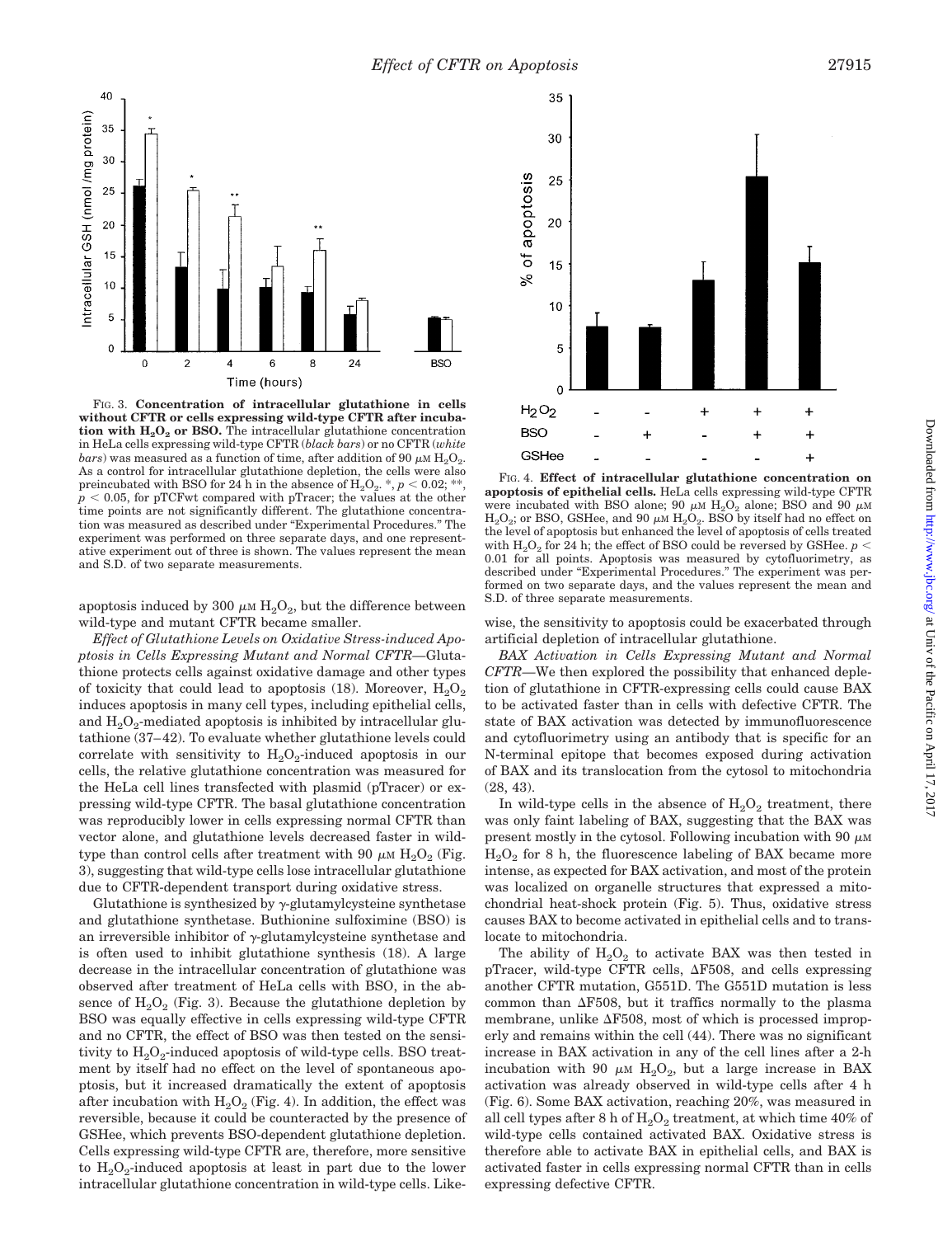

FIG. 5. **BAX activation and distribution in epithelial cells ex**pressing wild-type CFTR after treatment with H<sub>2</sub>O<sub>2</sub>. Subcellular localization of BAX in HeLa cells expressing wild-type CFTR, and the same cells treated with 90  $\mu$ m  $\text{H}_{2}\text{O}_{2}$  for 8 h. Weak BAX staining in the cytosol is observed in untreated cells, while staining becomes more intense and distributes to mitochondria after treatment with  $H_2O_2$ . The antibody against BAX (N-20) recognizes an amino-terminal domain of BAX that is exposed during BAX activation. BAX activation and distribution were visualized by confocal microscopy, as described under "Experimental Procedures."



Time (hours)

FIG. 6. **BAX activation in cells expressing wild-type or mutated** CFTR as a function of time after treatment with  $H_2O_2$ . BAX activation in HeLa cells stably transfected with plasmid (*black bars*), wild-type CFTR (*white bars*), ΔF508 CFTR (*gray bars*), or G551D CFTR (*striped bars*) was measured as a function of time after addition of 90  $\mu$ M  $\rm{H_2O_2^{\text{}}*}, \it{p} < 0.05; **, \it{p} < 0.02;$  and  $^{***}, \it{p} < 0.01,$  for pTCFwt compared with pTCF $\Delta$ F508 for each time point. BAX activation was measured with the N-20 antibody by cytofluorimetry, as described under "Experimental Procedures." The experiment was performed on two separate days, and the values represent the mean and S.D. of three separate measurements.

*Effect of Depletion of Glutathione Levels on BAX Activation—*The possible correlation between glutathione levels and BAX activation was then investigated by measuring BAX activation by cytofluorimetry in wild-type cells treated with 90  $\mu$ M H<sub>2</sub>O<sub>2</sub> for 6 h. In cells depleted of glutathione by BSO, oxidative stress induced BAX activation to a higher extent than in the absence of depletion, and the enhancement of apoptosis by BSO could be reversed by GSHee (Fig. 7). Intracellular glutathione concentrations therefore control the ex-

![](_page_6_Figure_8.jpeg)

FIG. 7. **Effect of intracellular glutathione concentration on BAX activation in epithelial cells.** HeLa cells expressing wild-type CFTR were incubated with BSO; 90  $\mu$ M H<sub>2</sub>O<sub>2</sub>; BSO and 90  $\mu$ M H<sub>2</sub>O<sub>2</sub>; or BSO, GSHee, and 90  $\mu$ M H<sub>2</sub>O<sub>2</sub>, as indicated in the *x*-axis legend. BSO by itself had no effect on the level of BAX activation but enhanced the extent of activation in cells treated with  $H_2O_2$  for 6 h; the effect of BSO could be reversed by GSHee.  $p < 0.02$  for cells treated with  $H_2O_2$ , compared with control untreated cells; to cells treated with  $\rm H_2O_2$  and BSO; or to cells treated with  $H_2O_2$ , BSO, and GSHee. BAX activation was measured by cytofluorimetry, as described under "Experimental Procedures." The experiment was performed on two separate days, and the values represent the mean and S.D. of three separate measurements.

tent to which  $H_2O_2$  promotes BAX activation in epithelial cells. Because there is significant BAX activation in  $H_2O_2$ treated cells within 4 h (Fig. 6), at which time there is still only a low level of apoptosis (Fig. 1), these results suggest that glutathione-dependent BAX activation precedes apoptosis of these cells during oxidative stress.

#### DISCUSSION

Cystic fibrosis was originally thought to be due to CFTR mutations that impair  $Cl^-$  channel activity. However, additional CFTR functions modified by the mutations were later identified, affecting notably Cl<sup>-</sup>-coupled  $\mathrm{HCO}_3^-$  transport (45– 47), and CFTR may also transport ions and molecules other than  $Cl^-$ , including both the oxidized and reduced forms of glutathione (1, 16).

 $CFTR$ -dependent  $Cl^-$ -coupled  $HCO_3^-$  transport could potentially modify cytosolic and extracellular pH, and CFTR mutations have been associated with defects in tissue acidification (45). Cytosolic acidification is also an early step in many pathways of apoptosis (28, 29, 48–50), suggesting that CFTR mutations could affect cell sensitivity to apoptosis. A number of reports are in fact consistent with the view that inappropriate apoptosis due to decreased cytosolic acidification may contribute to the symptoms of cystic fibrosis (51–53). However, contradictory results were also obtained (54, 55).

Thus, it was first reported that mammary epithelial cells (C127) expressing normal CFTR are more sensitive to apoptosis due to treatment with the protein synthesis inhibitor, cycloheximide, than cells expressing mutant  $(\Delta F508)$  CFTR, and that the cytosol is acidified to a larger extent in cells expressing normal CFTR (53). The mechanism of the apoptosis is not clear. because cycloheximide can both induce and inhibit apoptosis (56) and could influence synthesis and intracellular transport of CFTR. However, apoptosis of cells expressing mutant CFTR is enhanced by treatment with the weak organic acid, propionic acid, without affecting apoptosis of cycloheximide-treated cells with normal CFTR (53), suggesting that acidification could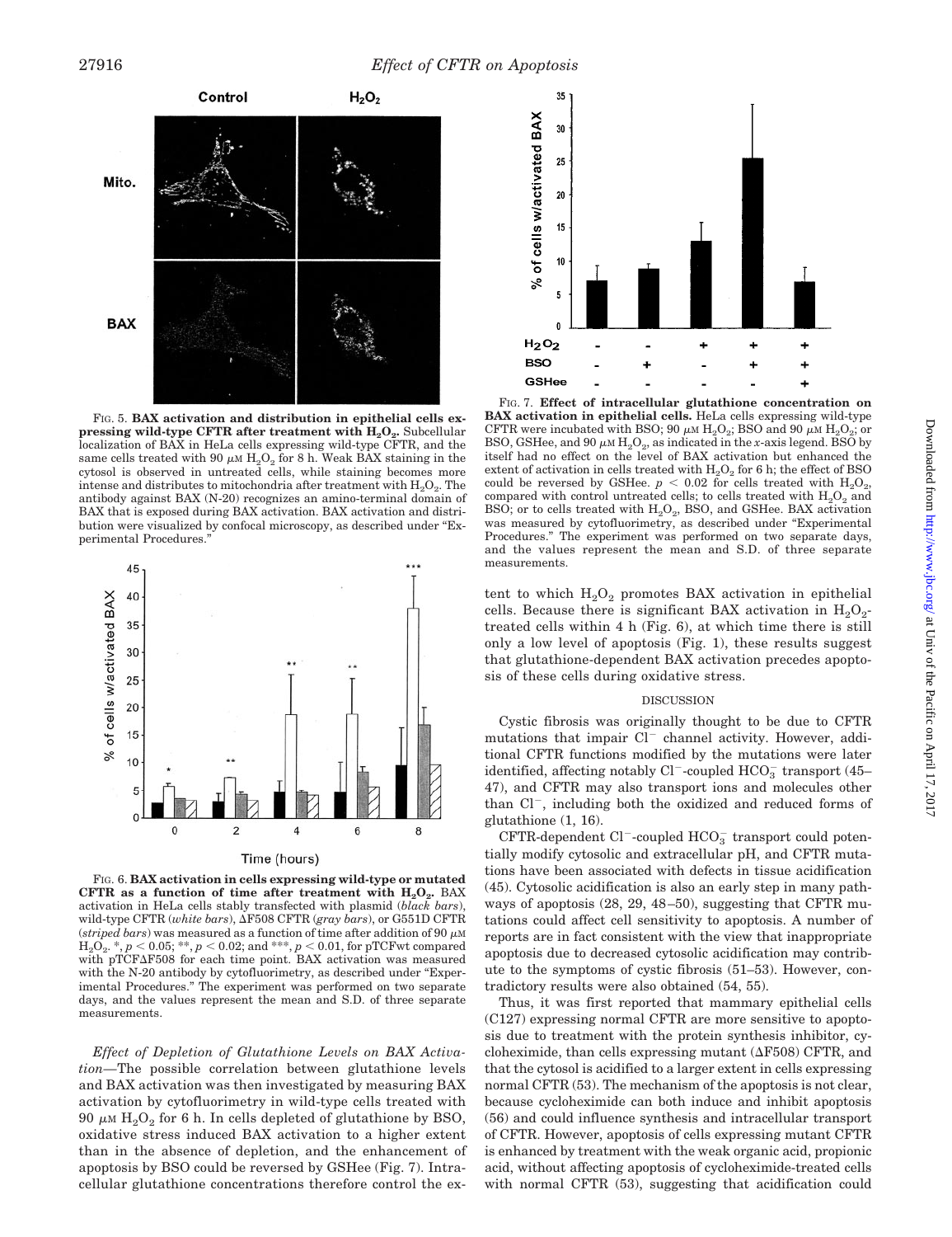play a role in this process. The same laboratory subsequently found that the CFTR affects proliferation but not apoptosis of epithelial cells lining the gastrointestinal tract in mice, and that CFTR does not affect the susceptibility of C127 cell lines to UV irradiation-induced apoptosis (55). The effects of CFTR on apoptosis or proliferation of airway epithelial cells in the mice were not reported, and the possible link between oxidative stress and CFTR-dependent apoptosis was not investigated (55). Finally, an older study (51) suggests that mutant CFTR may, on the contrary, increase the number of cells with fragmented DNA in the lung, as determined by *in situ* terminal deoxynucleotidyltransferase-mediated dUTP-digoxigenin nickend labeling (TUNEL) of DNA in tissues from cystic fibrosis and control patients. Only two out of fourteen cystic fibrosis patients had the  $\Delta$ F508/ $\Delta$ F508 mutation (51), and a larger group of patients should therefore be studied to determine conclusively if this mutation has an effect on cell death in humans. Nonetheless, as both apoptotic and necrotic cells contain free DNA ends that can be labeled with the terminal deoxynucleotidyltransferase (57–59), many if not all of the TUNEL-positive cells observed in the human lung tissues could have been necrotic.

Direct evidence for a link between CFTR and pH-dependent apoptosis was recently obtained with fibroblasts expressing transfected CFTR, which are significantly more sensitive to lovastatin-mediated apoptosis than untransfected controls (52). Lovastatin treatment causes cytosolic pH to decrease, and blocking intracellular acidification through overexpression of a  $Na<sup>+</sup>/H<sup>+</sup>$  exchanger or increasing extracellular pH inhibits the enhancement of apoptosis induced by CFTR. It was proposed that CFTR enhances apoptosis through modulation of the  $C^{-}$ /  $HCO_3^-$  exchanger activity (52).

In line with the observations from other laboratories, we find that the cytosolic pH becomes acidic faster in cells expressing normal CFTR than in cells expressing mutant CFTR after treatment with  $H_2O_2$ .<sup>2</sup> In the present report, we evaluate the possibility that CFTR-dependent glutathione transport could contribute to differential sensitivity to apoptosis due to oxidative stress. Synthesis of reduced glutathione takes place in the cytoplasm, which contains glutathione concentrations of 1–10 mM (60). Faster extrusion of glutathione in cells expressing normal CFTR could therefore account for their higher sensitivity to apoptosis, compared with cells expressing defective or missing CFTR.

For both HeLa epithelial cells and human airway epithelial cells from a cystic fibrosis patient (IB3–1), we find that cells expressing normal CFTR display a significantly higher sensitivity to apoptosis due to  $H_2O_2$  treatment than cells expressing no CFTR or cells expressing the  $\Delta$ F508 mutation, the most common mutation of the CFTR in cystic fibrosis patients. At the same time, cells treated with  $H_2O_2$  become depleted of cytosolic glutathione, and cells displaying normal CFTR are depleted faster than cells expressing mutant or no CFTR. Glutathione depletion in these cells correlates with the onset of apoptosis, because depleting glutathione further with BSO renders all the cells more sensitive to  $H_2O_2$ -induced apoptosis; inhibiting the depletion with GSHee restores the original sensitivity.

We then studied the mechanism whereby lower glutathione concentrations could lead to more apoptosis in normal cells. Apoptosis can be triggered via ligation of surface receptors such as Fas (61), but it can also be initiated from within the cell due to metabolic or oxidative stress. Stress-induced apoptosis is

<sup>2</sup> T. Jungas, I. Motta, F. Duffieux, P. Fanen, V. Stoven, and D. M. Ojcius, unpublished observations.

under the control of a number of molecules, including the BCL-2 family of proteins, which can either promote or inhibit apoptosis (62). The BCL-2 group ( $e.g.$  BCL-2, BCL- $x_L$ , and BCL-w) promotes cell survival, whereas the BAX group (*e.g.* BAX, BAK, BAD, and BID) stimulates apoptosis. BAX exhibits a cytosolic location before the cell receives an apoptotic stimulus, and it translocates from the cytosol to mitochondria during apoptosis (28, 63). Activation of BAX causes release of cytochrome *c* from the mitochondria (64), which associates with Apaf-1 and procaspase-9 in the cytosol, resulting in activation of caspase-9 and, subsequently, in activation of caspase-3. This effector caspase then degrades cytosolic, nuclear, and cytoskeletal proteins, activates a caspase-dependent nuclease, and is responsible for many of the morphological and biochemical features of apoptosis (65–67).

It has been shown that cytosolic depletion of glutathione, a common event in damage-induced apoptosis, is necessary and sufficient to induce cytochrome *c* release (23), which would therefore lead to caspase-9 and caspase-3 activation, and finally cell death. We find that a downstream effect of glutathione depletion is BAX activation, which is found in the cytosol of untreated cells but translocates to the mitochondria after treatment with  $H_2O_2$ . In cells expressing normal CFTR, BAX is activated significantly faster than in cells expressing mutant CFTR after treatment with  $H_2O_2$ . BSO increases the extent of BAX activation in cells treated with  $H_2O_2$ , and the effect is reversed by GSHee, suggesting that BAX activation represents an early step in oxidation-induced apoptosis. Because BAX may also be activated by cytosolic pH changes (28, 29, 43), it is thus likely that both decreased cytosol acidification and slower glutathione depletion may result in the higher resistance to apoptosis observed in cells expressing defective or missing CFTR. Taken together, these results suggest that slower glutathione export and, consequently, delayed cell death of cells expressing mutant CFTR could contribute to the chronic inflammation observed in cystic fibrosis patients.

*Acknowledgments—*We are grateful to Dr. Pamela Zeitlin for providing the IB3–1 cells; Dr. Laurent Schwartz and Jean-Luc Perfettini for helpful discussions; and to Dr. Philippe Kourilsky for support and encouragement. We are also grateful to Dr. Gérard Lenoir for the support of the Association ABC Foundation Protéines.

#### REFERENCES

- 1. Linsdell, P., and Hanrahan, J. W. (1998) *Am. J. Physiol.* **275,** C323–C326
- 2. Linsdell, P., and Hanrahan, J. W. (1998) *J. Gen. Physiol.* **111,** 601–614
- 3. Hudson, V. M. (2001) *Free Radic. Biol. Med.* **30,** 1440–1461
- 4. Quinton, P. M. (1990) *FASEB J.* **4,** 2709–2717
- 
- 5. Konstan, M. W., and Berger, M. (1997) *Pediatr. Pulmonol.* **24,** 137–161 6. Lyczak, J. B., Cannon, C. L., and Pier, G. B. (2000) *Microbes Infect.* **2,** 1051–1060
- 7. Cannon, C. L., Stopak, K., and Pier, G. B. (1999) *Pediatr. Pulmonol. Suppl.* **19,** 322
- 8. Muhlebach, M. S., Stewart, P. W., Leigh, M. W., and Noah, T. L. (1999) *Am. J. Respir. Crit. Care Med.* **160,** 186–191
- 9. Weber, A., Nguyen, B., Bryan, R. T., Ratner, A., and Prince, A. (1999) *Pediatr. Pulmonol. Suppl.* **19,** 309–310
- 10. Murtie, J., Eidelman, O., Weinstein, D. L., Metcalf, E. S., and Pollard, H. B. (1999) *Pediatr. Pulmonol. Suppl.* **19,** 316
- 11. Ranasinha, C., Assoufi, B., Shak, S., Christiansen, D., Fuchs, H., Empey, D., Geddes, D., and Hodson, M. (1993) *Lancet* **342,** 199–202
- 12. Hubbard, R. C., McElvaney, N. G., Birrer, P., Shak, S., Robinson, W. W., Jolley, C., Wu, M., Chernick, M. S., and Crystal, R. G. (1992) *New Engl. J. Med.* **326,** 812–815
- 13. Aitken, M. L., Burke, W., McDonald, G., Shak, S., Montgomery, A. B., and Smith, A. (1992) *JAMA* **267,** 1947–1951
- 14. Shak, S., Capon, D. J., Hellmiss, R., Marsters, S. A., and Baker, C. L. (1990) *Proc. Natl. Acad. Sci. U. S. A.* **87,** 9188–9192 15. Lethem, M. I., James, S. L., Marriott, C., and Burke, J. F. (1990) *Eur. Respir.*
- *J.* **3,** 19–23 16. Gao, L., Kim, K. J., Yankaskas, J. R., and Forman, H. J. (1999) *Am. J. Physiol.*
- **277,** L113–L118 17. Gao, L., Broughman, J. R., Iwamoto, T., Tomich, J. M., Venglarik, C. J., and
- Forman, H. J. (2001) *Am. J. Physiol.* **281,** L24–L30
- 18. Meister, A. (1988) *J. Biol. Chem.* **263,** 17205–17208
- 19. Van Klaveren, R. J., Demedts, M., and Nemery, B. (1997) *Eur. Respir. J.* **10,** 1392–1400
- 20. Rahman, I., and MacNee, W. (2000) *Eur. Respir. J.* **16,** 534–554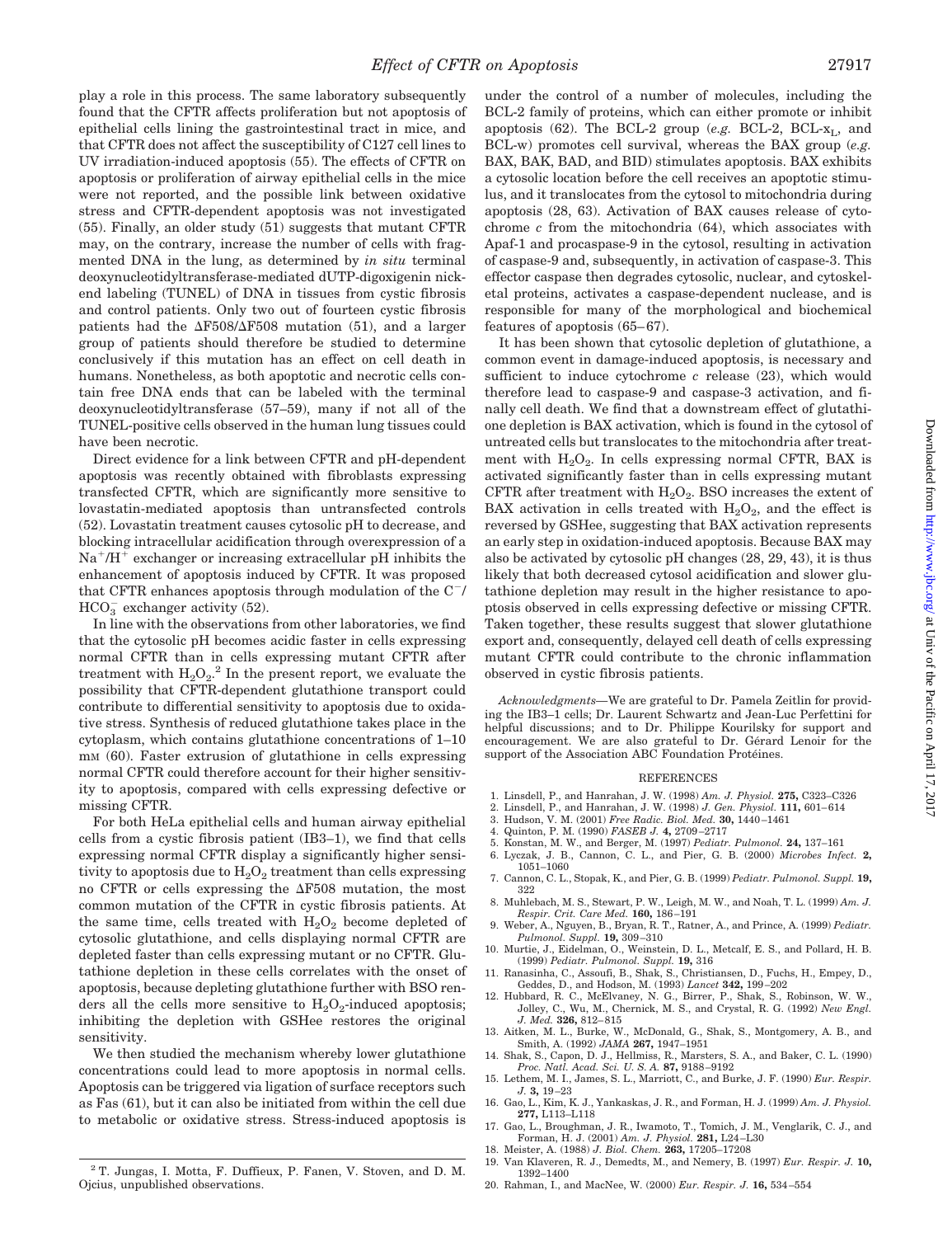- 21. Roum, J. H., Buhl, R., McElvaney, N. G., Borok, Z., and Crystal, R. G. (1993) *J. Appl. Physiol.* **75,** 2419–2424
- 22. Velsor, L. W., van Heeckeren, A., and Day, B. J. (2001) *Am. J. Physiol.* **281,** L31–L38
- 23. Coppola, S., and Ghibelli, L. (2000) *Biochem. Soc. Trans.* **28,** 56–61
- 24. Rahman, Q., Abidi, P., Afaq, F., Schiffmann, D., Mossman, B. T., Kamp, D. W., and Athar, M. (1999) *Crit. Rev. Toxicol.* **29,** 543–568
- 25. Ghibelli, L., Coppola, S., Rotilio, G., Lafavia, E., Maresca, V., and Ciriolo, M. R. (1995) *Biochem. Biophys. Res. Commun.* **216,** 313–320 26. Ho, Y. S., Lee, H. M., Mou, T. C., Wang, Y. J., and Lin, J. K. (1997) *Mol.*
- *Carcinogenesis* **19,** 101–113
- 27. Nakamura, T., and Sakamoto, K. (2001) *Biochem. Biophys. Res. Commun.* **284,** 203–210
- 28. Khaled, A. R., Kim, K., Hofmeister, R., Muegge, K., and Durum, S. K. (1999) *Proc. Natl. Acad. Sci. U. S. A.* **96,** 14476–14481 29. Belaud-Rotureau, M. A., Leducq, N., Macouillard Poulletier de Gannes, F.,
- Diolez, P., Lacoste, L., Lacombe, F., Bernard, P., and Belloc, F. (2000) *Apoptosis* **5,** 551–560
- 30. Clain, J., Fritsch, J., Lehmann-Che, J., Bali, M., Arous, N., Goossens, M., Edelman, A., and Fanen, P. (2001) *J. Biol. Chem.* **276,** 9045–9049
- 31. Zeitlin, P. L., Lu, L., Rhim, J., Cutting, G., Stetten, G., Kieffer, K. A., and Craig, R. (1991) *Am. J. Respir. Cell Mol. Biol.* **4,** 313–319 32. Schmid, I., Krall, W. J., Uittenbogaart, C. H., Braun, J., and Giorgi, J. V.
- (1992) *Cytometry* **13,** 204–208
- 33. Tietze, F. (1969) *Anal. Biochem.* **27,** 502–522
- 34. Celli, A., Que, F. G., Gores, G. J., and LaRusso, N. F. (1998) *Am. J. Physiol.* **275,** G749–G757
- 35. Ojcius, D. M., Niedergang, F., Subtil, A., Hellio, R., and Dautry-Varsat, A. (1996) *Res. Immunol.* **147,** 175–188
- 36. Riordan, J. R., Rommens, J. M., Kerem, B., Alon, N., Rozmahel, R., Grzelczak, Z., Zielenski, J., Lok, S., Plavsic, N., and Chou, J. L. (1989) *Science* **245,** 1066–1073
- 37. Hultberg, B., Andersson, A., and Isaksson, A. (1999) *Clin. Chim. Acta* **283,** 21–32
- 38. Morcillo, E. J., Estera, J., and Cortijo, J. (1999) *Pharmacol. Res.* **40,** 393–404
- 39. Hall, A. G. (1999) *Eur. J. Clin. Invest.* **29,** 238–245 40. Nakajima, Y., Aoshiba, K., Yasui, S., and Nagai, A. (1999) *Life Sci.* **64,**
- 2489–2496 41. Aoshiba, K., Yasui, S., Nishimura, K., and Nagai, A. (1999) *Am. J. Respir. Cell*
- *Mol. Biol.* **21,** 54–64 42. Liu, B., Andrieu-Abadie, N., Levade, T., Zhang, P., Obeid, L. M., and Hannum,
- Y. A. (1998) *J. Biol. Chem.* **273,** 11313–11320
- 43. Pawlowski, J., and Kraft, A. S. (2000) *Proc. Natl. Acad. Sci. U. S. A.* **97,** 529–531
- 44. Welsh, M. J., and Smith, A. E. (1993) *Cell* **73,** 1251–1254
- 45. Choi, J. Y., Muallem, D., Kiselyov, K., Lee, M. G., Thomas, P. J., and Muallem, S. (2001) *Nature* **410,** 94–97
- 46. Clarke, L. L., and Harline, M. C. (1998) *Am. J. Physiol.* **274,** G718–G726 47. Illek, B., Yankaskas, J. R., and Machen, T. E. (1997) *Am. J. Physiol.* **272,**
- L752–L761 48. Matsuyama, S., Llopis, J., Deveraux, Q. L., Tsien, R. Y., and Reed, J. C. (2000) *Nat. Cell Biol.* **2,** 318–325
- 49. Li, J., and Eastman, A. (1995) *J. Biol. Chem.* **270,** 3203–3211
- 50. Perez-Sala, D., Collado-Escobar, D., and Mollinedo, F. (1995) *J. Biol. Chem.* **270,** 6235–6242
- 51. Maiuri, L., Raia, V., De Marco, G., Coletta, S., de Ritis, G., Londei, M., and
- Auricchio, S. (1997) *FEBS Lett.* **408,** 225–231 52. Barriere, H., Poujeol, C., Tauc, M., Blasi, J. M., Counillon, L., and Poujeol, P. (2001) *Am. J. Physiol.* **281,** C810–C824
- 53. Gottlieb, R. A., and Dosanjh, A. (1996) *Proc. Natl. Acad. Sci. U. S. A.* **93,** 3587–3591
- 54. Kim, J. A., Kang, Y. S., Lee, S. H., Lee, E. H., Yoo, B. H., and Lee, Y. S. (1999) *Biochem. Biophys. Res. Commun.* **261,** 682–688
- 55. Gallagher, A. M., and Gottlieb, R. A. (2001) *Am. J. Physiol.* **281,** G681–G687
- 56. Golstein, P., Ojcius, D. M., and Young, J. D. (1991) *Immunol. Rev.* **121,** 29–65
- 57. Grasl-Kraupp, B., Ruttkay-Nedecky, B., Koudelka, H., Bukowska, K., Bursch, W., and Schulte-Hermann, R. (1995) *Hepatology* **21,** 1465–1468
- 58. Charriaut-Marlangue, C., and Ben-Ari, Y. (1995) *Neuroreport* **7,** 61–64
- 59. Yasuda, M., Umemura, S., Osamura, R. Y., Kenjo, T., and Tsutsumi, Y. (1995) *Arch. Histol. Cytol.* **58,** 185–190
- 60. Smith, C. V., Jones, D. P., Guenther, T. M., Lash, L. H., and Lauterberg, B. H. (1996) *Toxicol. Appl. Pharmacol.* **140,** 1–12
- 61. Nagata, S. (1997) *Cell* **88,** 355–365
- 62. Adams, J. M., and Cory, S. (1998) *Science* **281,** 1322–1326 63. Wolter, K. G., Hsu, Y. T., Smith, C. L., Nechushtan, A., Xi, X. G., and Youle, R. J. (1997) *J. Cell Biol.* **139,** 1281–1292
- 64. Shimizu, S., Narita, M., and Tsujimoto, Y. (1999) *Nature* **399,** 483–487 65. Cohen, G. M. (1997) *Biochem. J.* **326,** 1–16
- 66. Salvesen, G. S., and Dixit, V. M. (1997) *Cell* **91,** 443–446
- 
- 67. Nicholson, D. W., and Thornberry, N. A. (1997) *Trends Biochem. Sci.* **22,** 299–306